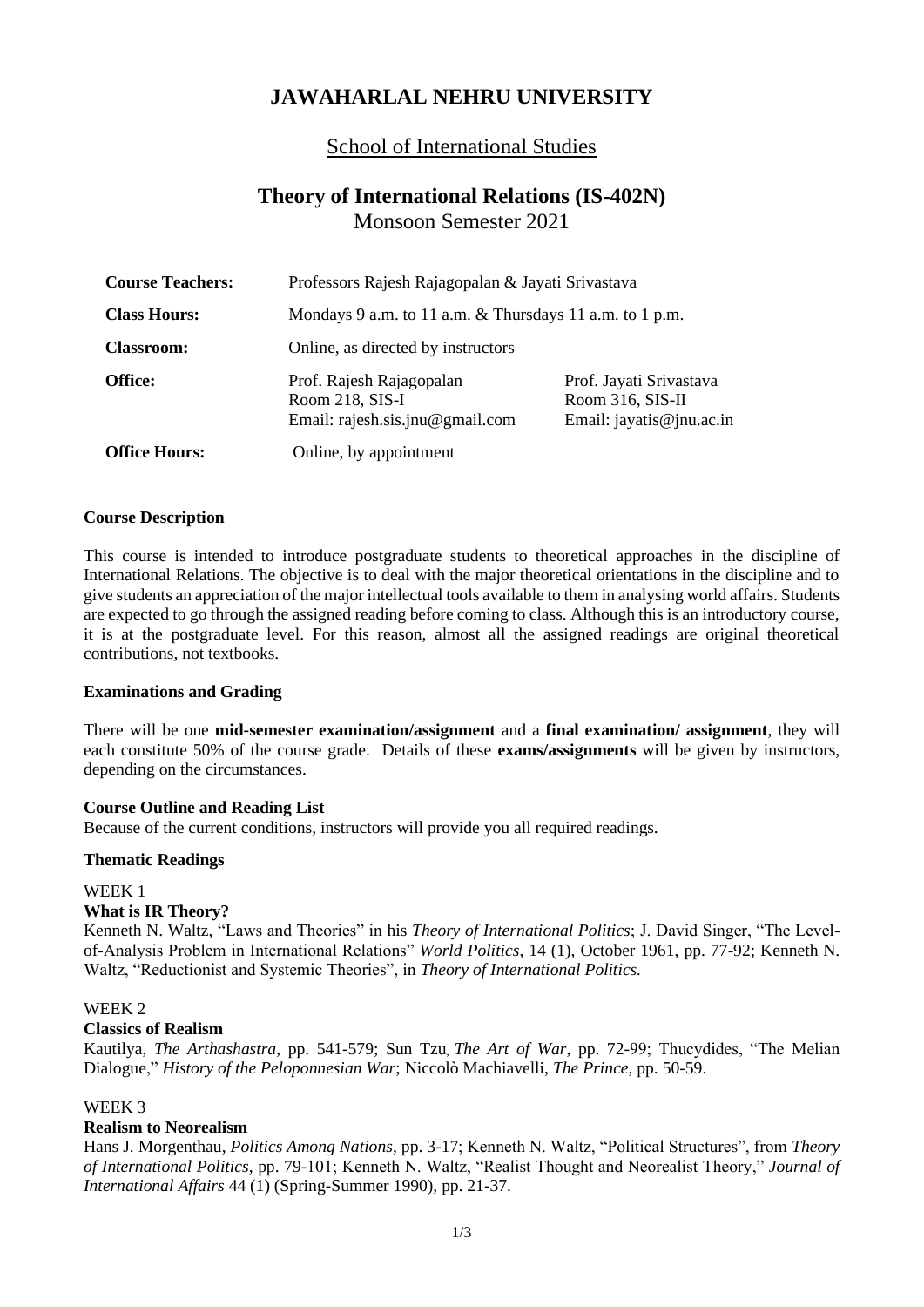# WEEK 4

# **Defensive, Offensive, Neoclassical and Hegemonic Realism**

Fareed Zakaria, "Realism and Domestic Politics," *International Security*, 17 (1) Summer 1992, pp. 177-98; John J. Mearsheimer, *The Tragedy of Great Power Politics*, chapters 1 & 2; Gideon Rose, "Neoclassical Realism and Theories of Foreign Policy," *World Politics*, 51 (1), 1998, pp. 144-72; Robert Gilpin, "The Theory of Hegemonic War," *Journal of Interdisciplinary History* 18:4 (Spring 1988), pp. 591-613; Mohammed Ayoob, "Subaltern Realism: International Relations Theory Meets the Third World," Stephanie Neuman, ed., *International Relations Theory and the Third World* (London: Macmillan, 1998), pp. 31-54.

## WEEK 5

# **Liberal Theory in IR: Managing International Conflict**

Kenneth Oye, "Explaining Cooperation Under Anarchy: Hypotheses and Strategies," *World Politics* 38:1 (October 1985), pp. 1-24; Michael W. Doyle, "Liberalism and World Politics," *The American Political Science Review* 80:4 (December 1986), pp. 1151-69.

# WEEK 6

# **Liberal Theory: Interdependence**

Robert O. Keohane and Joseph S. Nye, *Power and Interdependence*, pp. 3-31; Dale C. Copeland, *Economic Interdependence and War* (Princeton: Princeton University Press, 2015), pp. 17-23; John R. Oneal and Bruce Russett, "The Kantian Peace: The Pacific Benefits of Democracy, Interdependence and International Organizations, 1885-1992," *World Politics*, 52:1 (October 1999), pp. 1-37.

# WEEK 7

# **Great Debates in IR**

Morton Kaplan, "The New Great Debate: Traditionalism vs. Science in International Relations," *World Politics*, 19 (1), October 1966, pp. 1-20; Ole Waever, "The Rise and the Fall of Inter-Paradigm Debate," in Steve Smith, Ken Booth and Marysia Zalewski, eds., *International Theory: Positivism and Beyond* (Cambridge: Cambridge University Press, 1996), pp. 149-185; David A. Lake, "Theory is Dead, Long Live Theory: The End of the Great Debates and the Rise of Eclecticism in International Relations," *European Journal of International Relations* 19 (3), 2013, pp. 567-587.

# **END OF WEEK 7: MID-TERM EXAM/ASSIGNMENT**

## WEEK 8

## **Constructivism**

Ian Hurd, "Constructivism," Christian Reus-Smit and Duncan Snidal, eds., *Oxford Handbook of International Relations*, (Oxford: Oxford University Press, 2008), pp. 298-316; Ted Hopf, "The Promise of Constructivism in International Relations Theory," *International Security*, 23 (1), Summer, 1998, pp. 171-200; Alexander Wendt, "Anarchy is What States Make of It: The Social Construction of Power Politics," *International Organization* 46 (2), Spring 1992, pp. 391-425.

## WEEK 9

## **International Society/English School**

Andrew Linklater, "English School," Scott Burchill, Andrew Linklater, et al, eds., *Theories of International Relations*, (Hampshire: Palgrave, 2005), third edition, pp. 84-109; Hedley Bull, *The Anarchical Society: A Study of Order in World* Politics, third edition, (Hampshire: Palgrave, 2002), pp. 3-21; Hedley Bull, "The Emergence of a Universal International Society" & "The Revolt Against the West," Hedley Bull and Adam Watson, eds., *The Expansion of International Society*, (Oxford: Clarendon Press, 1989), pp. 117-126 & 217-228.

## WEEK 10

# **Critical Theory**

Richard Shapcott, "Critical Theory," *Oxford Handbook of International Relations*, (Oxford: Oxford University Press, 2008), pp. 327-345; Andrew Linklater, "Achievements of Critical Theory," Steve Smith, Ken Booth and Marysia Zalewski, eds., *International Theory: Positivism and Beyond* (Cambridge: Cambridge University Press, 1996), pp. 279-298; Richard Devetak, "Critical Theory", Scott Burchill and Andrew Linklater, eds., *Theories of International Relations* (London: Macmillan Press, 1996), pp. 145-178;